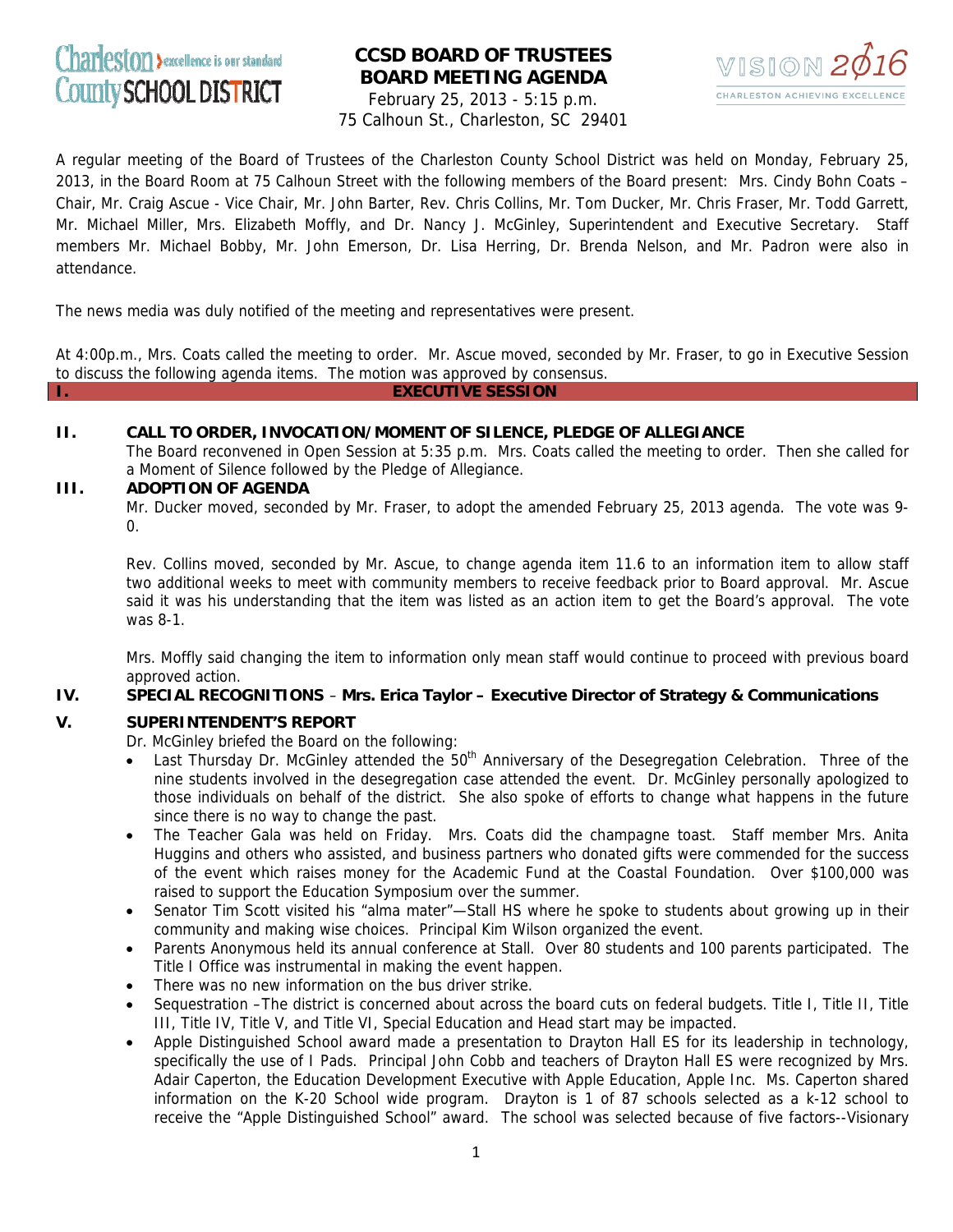leadership, Innovative learning and teaching, ongoing professional learning, compelling evidence of success and flexible learning environment. Mr. Cobb received a book signed by Stephanie Corello, Vice President of Apple Computer and a banner that would be hung at the school. Also, last Tuesday, February 19<sup>th</sup> the "Apple" Distinguished Educator" award was presented to teacher Ms. Kristi Meeuwse, a Drayton Hall Kindergarten teacher and author of *iTeachWithiPads* blog.

# **VI. VISITORS, PUBLIC COMMUNICATIONS**

- 1. Mr. Ivan Campbell, a Lincoln HS student, expressed concerns about rumors about relocation/closing of Lincoln HS due to low student enrollment numbers.
- 2. Mr. Nathaniel Pinckney, a member of St. James Santee community, expressed concerns related to moving students to St. James Santee. He also shared a recommendation from an earlier community meeting about moving middle school students to another location and how it would get in the way of building a new school.
- 3. Mr. Samuel Campbell, a member of District 1, an un-incorporated area in Charleston, addressed the board about a meeting held at Lincoln HS in January and unanswered questions from that meeting about the future plans for Lincoln HS.
- 4. Ms. Patricia Miller, a Friends of Frierson representative, addressed the board in support of Frierson ES.
- 5. Ms. Jennie Leckie expressed concerns about the district's intent to move the sixth grade class from Jane Edwards ES.
- 6. Mr. E. M. Skidmore expressed concerns about the district's intent to move the sixth grade class from Jane Edwards ES. He said bussing students was not a good idea. He urged the board to reconsider their earlier decision.
- 7. Rev. Jimmy Jones addressed the board in support of Jane Edwards ES. He expressed concerns about relocating sixth graders and cited funds spent earlier to expand Jane Edwards ES. He also said additional students may enroll since the Edisto Beach School is closing.
- 8. Mr. Mohammed Idris addressed the board about Meeting Street Academy and the logic around building a new school that kids in the neighborhood can't attend. NOTE: Dr. McGinley responded to Mr. Idris' comments stating that Meeting Street Academy was a private school built with private dollars and CCSD has no authority over that school.
- 9. Ms. Sonya Blake expressed concerns regarding relocation of students from district one. She insisted that students be educated in their own neighborhood.
- 10. Mr. Troy Strouther with Parents Anonymous addressed the Board to thank Dr. McGinley for her initiative and support to get parents involved. He also thanked Karen Williams, Margaret Cochrane, Kaleidescope and Community Education for helping with the Parent Anonymous annual conference.
- 11. Ms. Ayana Gaillard, a Lincoln HS student, expressed concerns about the future of Lincoln HS. She spoke of the school's success since the arrival of Dr. Yvonne Commodore.
- 12. Mr. John Fisher, a volunteer at Jane Edwards ES, addressed the board about the needs of students at the school. He said as a resident, they pay a lot of taxes out there and don't get a lot in return. He questioned the current scores of other students moved out earlier ( $7<sup>th</sup>$  &  $8<sup>th</sup>$ ) graders
- 13. Mayor Samuel Robinson with the Town of Awendaw, 1960 graduate of Lincoln, and a Lincoln HS volunteer, expressed concerns about the future of Lincoln HS. He commended Rev. Collins for amending the agenda to allow more time for input. He said it is important that the community receive from the Board a progressive school in Awendaw for which land is available.
- 14. Mr. Thomas Colleton, chair of the District 1 Constituent Board, expressed concerns about staff refusal to allow him to use ParentLink to get his message out. He said if it was purchased with public dollars, he should have been able to use it. He urged the board to build a mid size school for grades 6-12, not relocate students to St. James Santee, and return 7-8<sup>th</sup> grade students moved from McClellanville earlier. He reminded staff that students from the Awendaw Community should not be excluded from the Vision 2016 plans. He said Wando is overcrowded and could not accommodate additional students. Mr. Colleton said he was the first black to segregate McClellanville HS and experienced racism. He said history is repeating itself and racism continues.
- 15. Mr. Nick Lindsey addressed the board in support of Jane Edwards ES. He said rural areas should be provided an education like other areas and not have to be bused a long distance to attend schools. He said Jane Edwards ES test scores have gone up.
- 16. Ms. Eliza Keith expressed concerns about relocation of Lincoln HS students.
- 17. Ms. Erma Harrell, Vice Chair of District 1 Constituent Board, expressed concerns about relocating students from Lincoln HS.

# **VII. APPROVAL OF MINUTES/EXECUTIVE SESSION AGENDA ITEMS**

# **7.1: A. Open Session Minutes of February 11, 2013**

• Mr. Fraser moved, seconded by Mr. Garrett, approval of the Open Session minutes of February 11,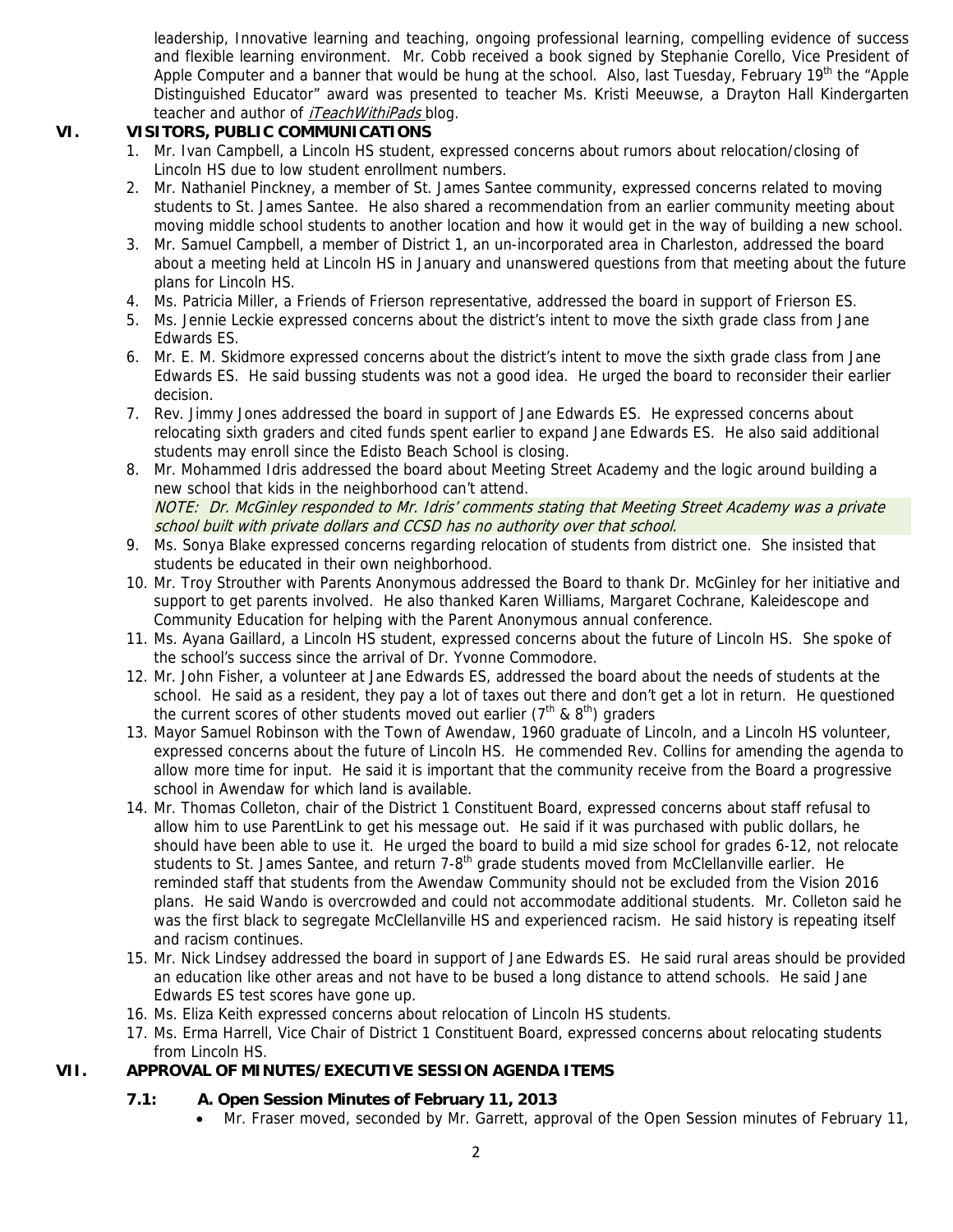2013. The vote was 5-3-0 (Ascue, Ducker and Miller abstained).

# **B. Special Called Telephonic Meeting of February 14, 2013**

Mrs. Moffly moved, seconded by Mr. Ducker, approval of the Open Session minutes of the Special Called Telephonic Meeting of February 14, 2013. The vote was 8-1-0 (Miller abstained).

# **7.2: Executive Session Action Items of February 25, 2013**

The Board voted on the following Executive Session items of February 25, 2013.

#### **1.1: Personnel Matters**

- A.Mr. Fraser moved, seconded by Mr. Ascue, approval of a recommendation to change the title of the Director of Federal Programs to Executive Director of Federal Programs – Mrs. Michele English Watson. The vote was 9-0.
- B.Mr. Fraser moved, seconded by Mr. Ducker, to accept the recommendation with the exception of the increase being 4.5%, effective January 1, 2013 and 3.5 years and, if possible, paid with from the Capital budget. The vote was 9-0.
- C.Mr. Fraser moved, seconded by Mr. Ascue, approval negotiations of the contract as written; with an effective January 1, 2003 end an expiration date of June  $30<sup>th</sup>$ . The vote was 9-0.

#### **1.2: Legal Update**

The Board received a Legal Update in Executive Session.

#### **1.3: Contractual Matters**

A. Mr. Barter moved, seconded by Mr. Ascue, to **deny** the request of the 5841 Rivers Avenue tenant to waive additional charges associated with the lease of the old Charlestowne Academy Building leased by the Healing Ministries Baptist Church. The vote was 6-1-2 (Collins abstained; Ducker and Moffly opposed).

Rev. Collins said he reviewed information on the church lease from 2010. The original lease was for six months and renewed for 90 days, unless there was a buyer interested in purchasing the property. He said the rent is higher at that time and the church paid \$1400 a month for approximately a year. After communicating with Mr. Troy Williams in the Division of Operations, the amount of time was reduced to 16 hours a month and they had access to the church for choir rehearsals, meetings, food bank, etc. He said during the first year the rate was based on service hours and there weren't any time restraints. Approximately 20+ hours is needed now for service, cleaning, setting alarm, and other things. Rev. Collins disputed the additional charges and concluded that district staff visits for service maintenance and other things should be taken into consideration. He urged the board to consider allowing additional time for cleaning, choir rehearsal and distribution of food to needy families since they are providing a public service.

Mr. Garrett said the district shouldn't be in the business of leasing buildings to the Board. He said the negotiations were done in fall and the tenant violated the lease.

B. Mr. Fraser moved, seconded by Mrs. Moffly, approval of version 3 of the Memorandum of Understanding between the Charleston County School District and Charleston Charter School for Math and Science, Inc. The vote was 9-0.

# **7.3: Financial Minutes**

The Board received and voted on the following Financial Minutes.

#### **A. January 14, 2013**

The Board received the updated Financial Minutes of January 14, 2013 as information.

#### **B. February 11, 2013**

Mr. Fraser moved, seconded by Mr. Ascue, approval of the Financial Minutes of February 11, 2013. The vote was 7-2-0 (Ducker and Miller abstained).

#### **C. Special Called Meeting of February 13, 2013**

Mrs. Coats pulled this item from the agenda because the February 13, 2013 meeting was canceled.

# **D. Special Called Meeting of February 14, 2013**

Mr. Fraser moved, seconded by Mr. Ascue, approval of the Special Called February 14, 2013 Financial Minutes of the. The vote was 7-2-0 (Ducker and Miller abstained).

# **VIII. CAE UPDATE**

# **8.1: Educator Effectiveness – Dr. Nancy McGinley, Dr. Lisa Herring & Mrs. Audrey Lane**

The Board received an update on Educator Effectiveness.

Dr. McGinley presented 2016 statement, mission, goals and Educator Effectiveness Cycle. "Vision 2016 starts with who we are and what we believe. This drives our strategies, our actions, and our culture."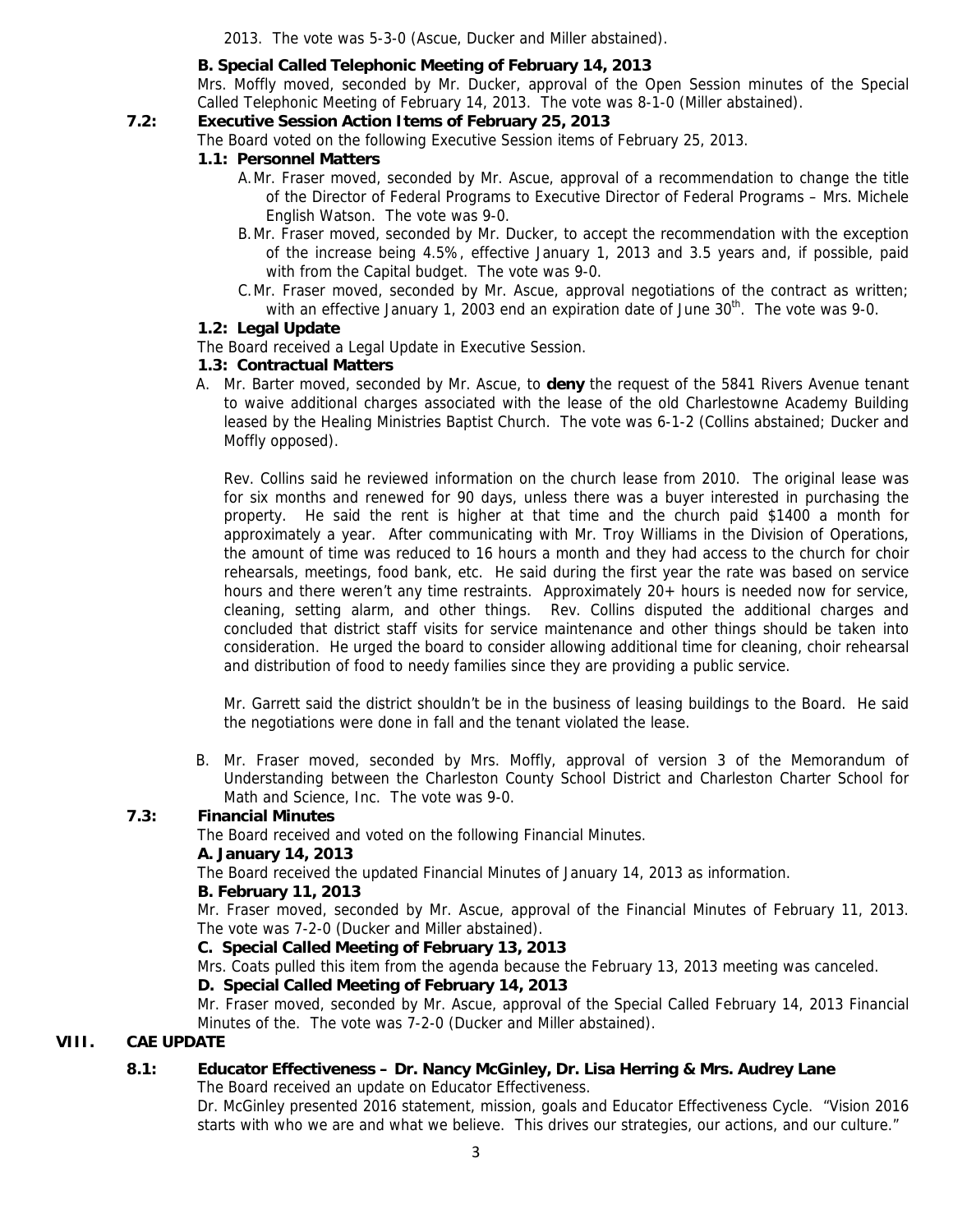- o Rigorous Interview Process
- o The District's mission: That every child will graduate from CCSD with the critical skills and knowledge necessary to succeed in college and the  $21<sup>st</sup>$  Century global workforce.
- o The District's Goals are listed below.
	- Close the Achievement Gap
	- Elevate Achievement Overall
	- Raise the Graduation Rate
- o Achievement Goals----Our Destination
- o Four Strategic Goals---Our Road Map
	- Educator Effectiveness
		- o Every school led by an effective principal
		- o Every student taught by a highly effective teacher
			- Mrs. Audrey Lane highlighted specific information related to the Educator Effectiveness Cycle, Recruitment, Selection and On-Boarding initiatives.
			- **Rigorous Interview Process**
			- **Expanding Teacher Pipeline e.g., Teach For America**
			- **Partnerships with HBCUs**
			- **Induction Program**
			- Roll Out of the Red Carpet
			- Alignment of Performance Goals
			- Renaissance Schools
			- Professional Development linked to evaluation and results of classroom observation tool
			- **•** Mentoring
			- Common Core Standards
			- **•** Principals for Tomorrow and Aspire
			- **Classroom Observation tool**
			- State wide evaluation Systems for Principals and Teachers
			- **EXECUTE:** Teacher Incentive Fund Evaluation based on Growth
			- **Achieving Classroom excellence**
			- Grants SIG and TIF will award incentives to teachers and principals
			- **Evening with the Stars**
			- **Principal Roundtable and Teacher Roundtable**
			- **Wellness Initiative**
			- Career Ladders for Educators
			- **Performance Conversations**
	- Board Comments:
		- o Mr. Barter said it's a wonderful program. He suggested the finding a way to accelerate hiring process.
		- o Rev. Collins said he looked forward to setting new Vision 2016 goals and aligning them with staff to have favorable results.
		- o Mrs. Moffly suggested working closely with higher education folks so new teachers coming on with the district wouldn't have to be retrained.
		- o Mr. Miller asked about measuring teacher effectiveness and quality. Dr. McGinley said the district follows the statewide evaluation for teachers and principals. She said the District's process could be shared at a future board workshop. She spoke about the different levels of contracts for teachers and said principals and teachers have one year contracts and are evaluated annually. Mr. Miller said district should identify the teachers that are doing a good job and offer them positions at the Renaissance School. Dr. McGinley said at this time, the district does not have the sophisticated tools required to do a "teacher to teacher" comparison. However, the \$23 million grant would allow the district work on that process. The district has added some growth measurements to the state's evaluation system. Therefore, the staff could bring information back to share with the Board. The Renaissance Program will be discussed later during the meeting.
		- o Mr. Fraser spoke about having a future conversation about setting expectations for new employees hired that are similar to the expectations on established for existing staff members.
		- o Mr. Ducker said he wanted to focus on measuring how teacher performance is measured currently and how it would be done in the future utilizing the Race to the Top funds.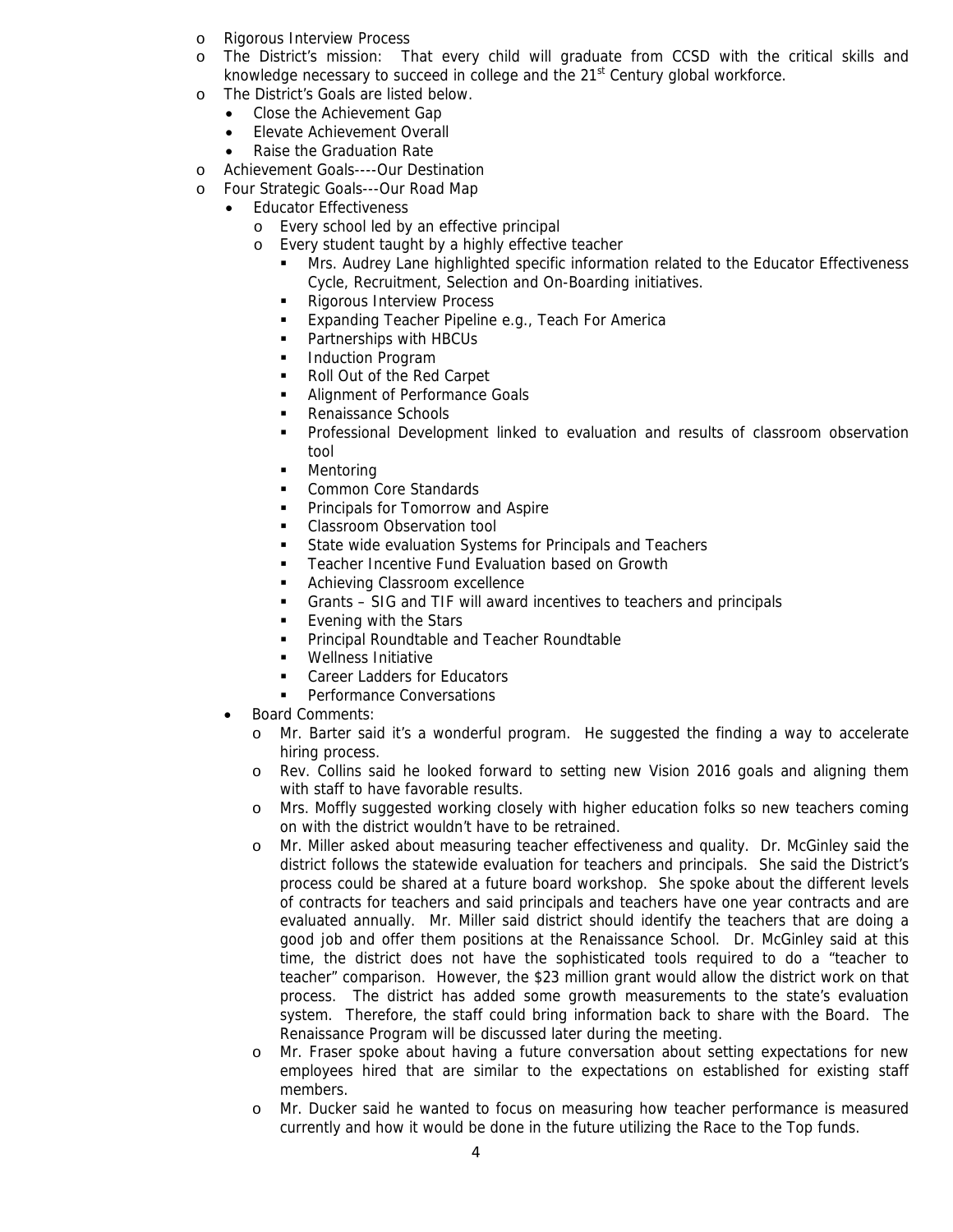- o Mr. Ascue asked staff not to over-complicate the whole process. He said staff should focus on "not over-measure and take care of the human part everyone is entitled to a bad day".
- o Mrs. Coats commented on the rigorous process is for elementary level teachers. Mrs. Lane said the staff started at the elementary level because that level is less complicated. Candidates spend 2-3 hours in the interview process. In spring, they will work on Early Childhood and Elementary. However, they are also looking at CTE and Math.
- o Mrs. Anita Huggins responded to questions about professional development for induction teacher questions and about the state evaluation tool for principals. She said additional information would be covered in a future Board Workshop. Mrs. Lane said CCSD has incorporated student achievement data to align with the superintendent's evaluation. The state evaluation in pulled in within the competency part of the evaluation.
- o Mrs. Coats asked about CPN initiatives and requested a board update on the initiatives and the results.
- o Mr. Miller asked about recruiting efforts and if the district's focus was new teachers from colleges or seasoned teachers. Mrs. Lane said it's a good balance.

# **IX. MANAGEMENT REPORT(S)**

**9.1: Head Start and Early Head Start financial statements for the month of January – Dr. Lerah Lee**

The Board received the Head Start and Early Head Start financial statements for the month of January 2013 as information.

- Mrs. Moffly asked about needs at Chicora. Dr. Lee said Chicora is a blend program of Head Start and CD students. She will bring details to the board in the future. Mrs. Moffly also asked what would happen to funds that have not been spent. Mr. Bobby said they could be reallocated based on need and requirements at other sites. Also he said funds could be carried over from year to year. Head start must manage its program within the cost provided. CCSD provides funds for indirect costs.
- Mr. Ascue asked about indirect costs. Mr. Bobby said there is a variety to include use of facility, custodial, transportation, food services, etc.
- Mr. Ducker requested an orientation for new board members on Head Start and its goals. Dr. Lee said she would be happy to present information at a future Board workshop.

# **X. COMMITTEE REPORT(S)**

# **10.1: Audit & Finance Committee – Mr. John Barter**

# **A. Renaissance Project Plan : Professional Growth Trust Fund**

Mr. Ascue moved, seconded by Mr. Garrett, approval of the request for investment in the professional development of selected teachers and support staff at the four Renaissance Schools through a Professional Growth Trust Fund. The Renaissance Schools include Burns ES, Sanders Clyde ES/MS, North Charleston ES, and Memminger ES. The vote was 9-0.

Mr. Barter said the Audit and Finance Committee unanimously approved the recommendation at a meeting earlier today. The amount is \$243,000 a year and the funding sources are Title II funds and GOF funds. The four schools will serve as pilot schools.

Mrs. Coats asked if the District would lose money if funds weren't used. Staff responded that teachers are required to use the funds the year it was allocated. Mrs. Coats also asked if there were teacher funds for continuing education. Mr. Bobby said there are funds for targeted groups based on needs. Dr. McGinley said Title II funds were used to supplement a portion of certification for a group of teachers in the area of reading. Dr. Herring said the district funded a portion of pay for a cohort of teachers to be certified in Literacy. Mrs. Coats asked if some teachers who benefited from previous efforts would possibly benefit from Renaissance Project. Also, she asked about retaining teachers at schools they were trained for. Dr. McGinley said the board could consider multiyear contracts. Also, she said she wouldn't want to force teachers to stay at schools if they didn't want to be there.

Mrs. Moffly said the district has the right, by state law, to require teachers to repay the district if participants decided to leave the District. Mr. Ducker said that should be a requirement. Dr. Herring said \$1000 would be available for professional growth. That would not cover the cost for a degree. Mr. Ducker said since other teachers may also want to take advantage of the program, teacher who leaves should be required to repay the district. Mr. John Barter suggested repayment if they left the district. However, he said it should not apply if they are just leaving one of the four schools identified.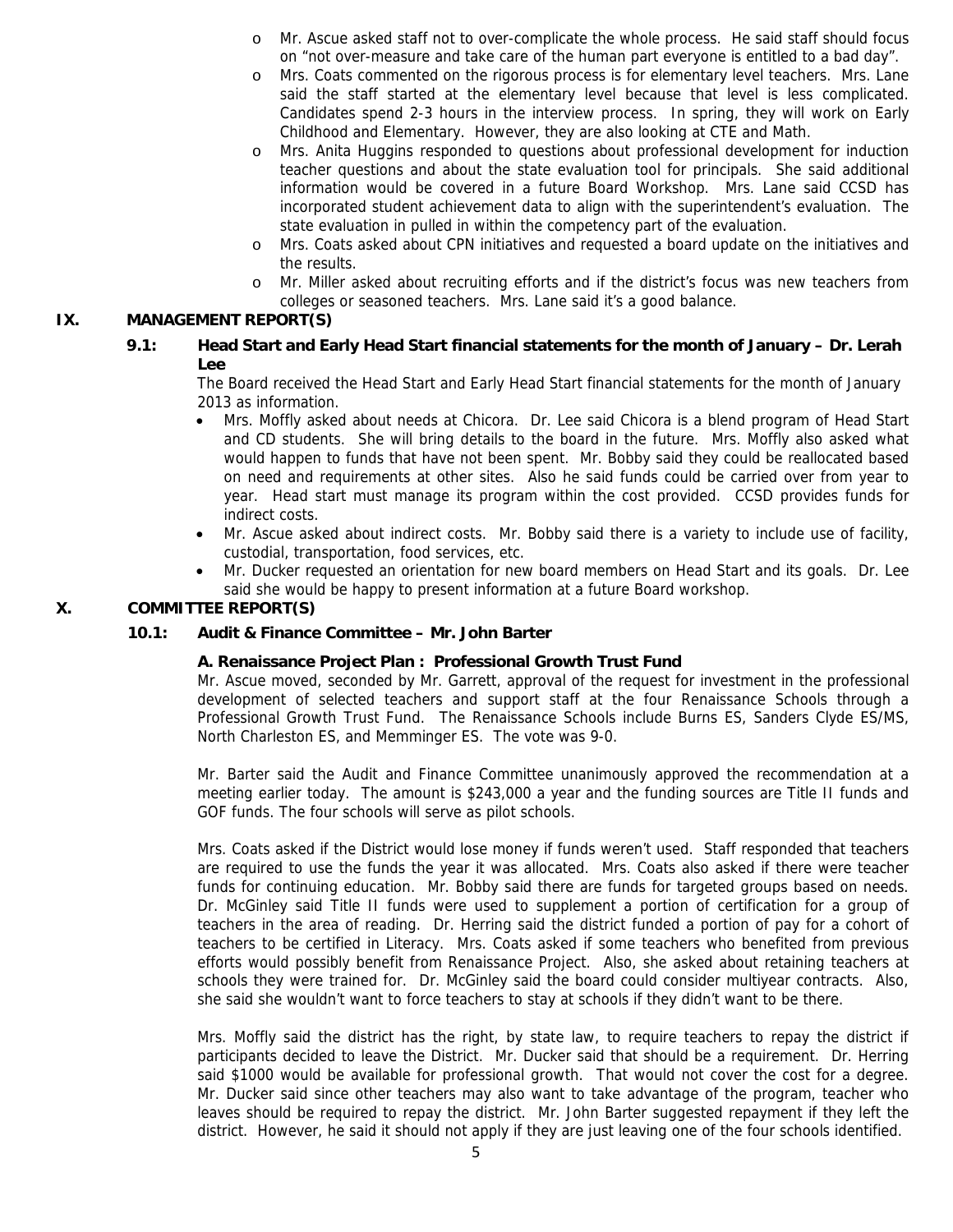Rev. Collins suggested changes in hiring process for teachers to ensure hiring of better teachers. Dr. McGinley said the rigorous interview process is a panel of principals and others that interview teachers. Rev. Collins asked if diversity is required in hiring. Dr. McGinley said it was required. Mr. Fraser said if teachers have Professional Development during the summer and they stay through the next year, that's a fair trade.

Mr. Miller asked what the \$1000 incentive would cover. Dr. Herring said teachers would have the opportunity to take advantage of a training, conference or seminar for professional development. He asked about efforts to retain individuals that receive the incentive. Mr. Ascue said since it's a pilot program, feedback could be gathered after program is completed.

Mr. Garrett said it's a small incentive for going into a difficult school, so it balances.

#### **10.2: Policy Committee – Mr. Chris Fraser**

#### **XI. POTENTIAL CONSENT AGENDA ITEMS**

#### **11.1: Additional Professional Development Days for 2013-14 – Dr. Lisa Herring**

Mr. Barter moved, seconded by Mr. Fraser, approval of the request for four additional Professional Development days to the 2013-14 academic calendar. The purpose of the four additional days is to provide district wide professional learning to Core Area (Math, Science, Social Studies, and Science) and non-core area teachers. The Professional Learning is specifically designed to continue the ongoing training for Common Core State Standards implementation for the school district at large. The amount is \$4,700,000. The funding sources are General Operating and Special Revenue funds. The vote was 8-1 (Miller opposed)

Mr. Barter said the Audit and Finance Committee unanimously approved the motion. He said the program is four days of Professional for teachers. Non-core teachers will have 3 days of training of standards and full engagement on how to teach in a new environment with new materials and the blended learning styles. The core teachers will get the same and in-depth expose to their area and grade range. The total cost of the program is \$4 million. By 2015 district should be transitioned fully.

Mr. Ascue asked how the parents would be informed. Dr. Herring said information has been rolled out to parents on the Common Core mission via Principal Roundtable, District website, etc.

Mr. Miller asked if the four days had to be at the beginning of the school year. Mr. Barter said three days are during the summer, and one during the school year. Mr. Miller said he contacted principals and teachers for their input. He also contacted someone in Richland County about Common Core training to ask how their days were distributed and employees that were required to have the training. Dr. McGinley said she wanted to do the training for all because of Vision 2016 goals. The Task Force that was led by Dr. Herring agreed on the model. Mr. Miller said all principals he spoke with supported the Common Core training for all teachers.

Mr. Ascue asked how the District would want to monitor the effectiveness. Dr. Herring said the district evaluate training effectiveness after each training. All trainer vendors are required to go through a process prior to being selected to do the training. She said quality training will be provided.

Mrs. Coats said the best training takes place when students aren't in school. Her concerns about hiring outside vendors and purchasing training materials. She asked staff to provide a comprehensive plan available for board members to be able to see the total amount spent on this effort. Dr. Herring said those are two separate issues. One is the training that was approved earlier was for the training at the end of this school year for elementary ELA training to allow teachers to train teachers at their schools. The additional cost is for a larger Phase III training throughout the district. This training would be to unpack the shifts. A comprehensive report could be provided on unpacking the data.

Rev. Collins said he agreed with Mrs. Coats' concern about the total amount spent. He asked if materials were purchased for a one time use. Dr. Herring said the price of material varies, ELA and Math materials are more expensive, and materials purchased are designed for long-term use. Rev. Collins inquired about who did the training. Dr. McGinley said it's a combination of outside vendors and in house staff. The intent is to train in house staff to build capacity. Rev. Collins said he wanted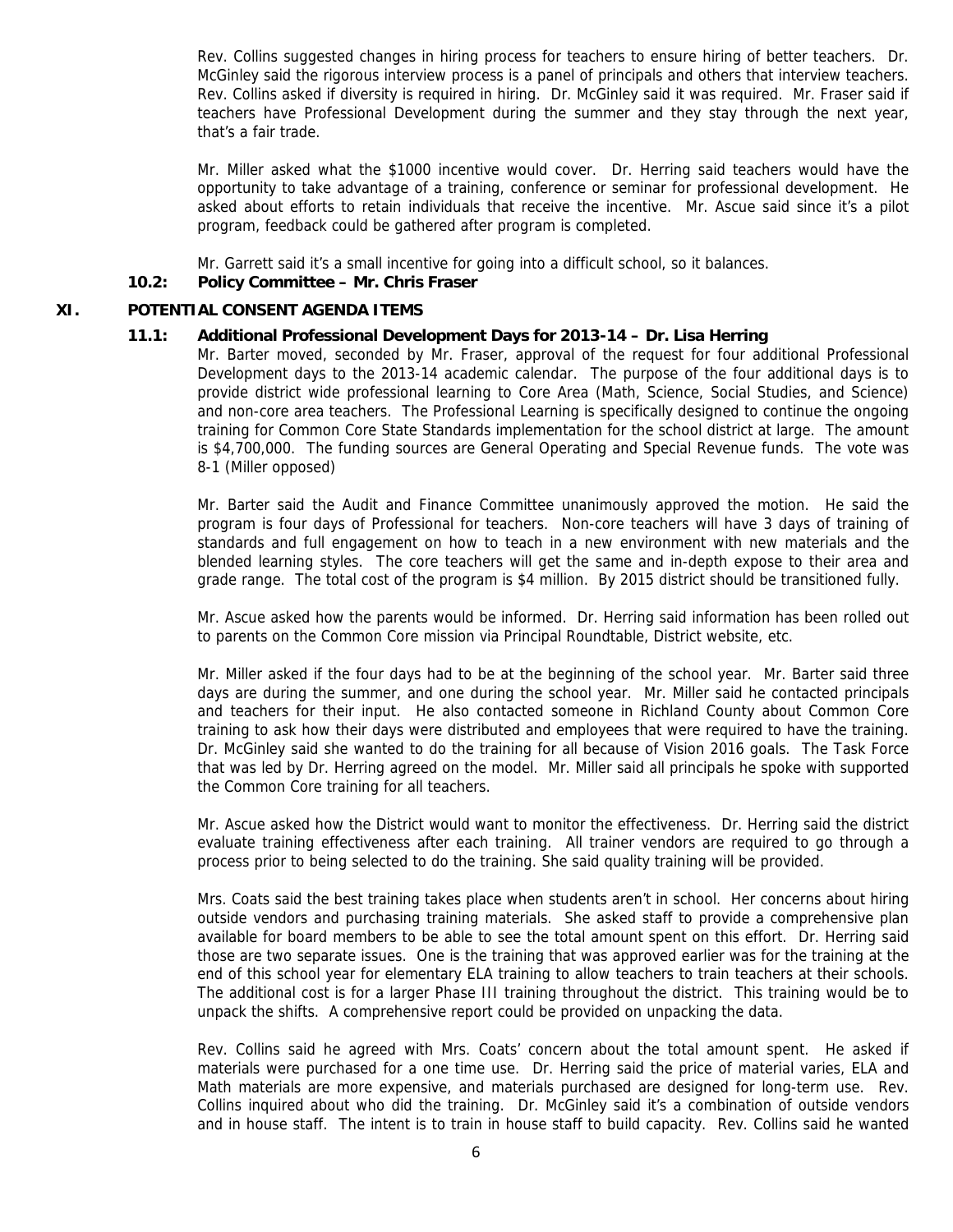the best trainers at the best price. He inquired about a virtual program. Dr. Herring said the experts on staff made decisions based on training needed. Rev. Collins asked if grant money could be used to pay for training. Dr. Herring said not if it wasn't previously outlined in the grant. Mr. Barter said some funding would come from Title II funds.

Mrs. Moffly asked about common core standards. Dr. Herring said the district is integrating common core standards with the state curriculum. Mrs. Moffly said she hope the state standards would be adopted.

At this time Mr. Fraser called for the question.

#### **11.2: School Calendar – Dr. Lisa Herring**

Mr. Fraser moved, seconded by Mr. Ascue, approval of Option C of the 2013-14 school calendar. The vote was 8-1 (Moffly opposed).

Mrs. Moffly moved, seconded by Mr. Ducker, to use Veteran's Day as a makeup day with no students attending and remove Nov.  $27<sup>th</sup>$  as a makeup day. The vote failed 6-3 (Collins, Ducker and Moffly opposed).

Dr. Herring said the district has vetted the calendar. There are four options. Option C is recommended.

Mrs. Moffly asked the board to reconsider the Thanksgiving holiday.

Mr. Miller said the calendar he saw earlier was different. Dr. Herring said the calendar is color coded and that Wednesday Nov  $27<sup>th</sup>$  is also a possible make up day.

Mr. Ascue asked about the public survey. Dr. Herring said there were over 2,000 responses and 57% were employees, 39% parents, 8.2% students and the remainder was volunteers and others. Calendar A and Calendar C were the top choice.

Mr. Garrett asked about Thanksgiving and Christmas Holiday breaks. Dr. Herring said that was correct.

Mr. Ducker asked impact of adding days to the T-Giving Holidays. Dr. Herring said it would offset the number of instructional days. She noted that the process originates in November. There were up to six options. The vetting process included taking it to the Principal Roundtable, Teacher Round Table, Administrators meeting and comparing with other districts.

Mrs. Moffly said she didn't like the idea of Nov.  $27<sup>th</sup>$  being a makeup day and suggested that Veteran's Day would be a better make up day.

NOTE: Mr. Fraser left the meeting at 8:34pm. Therefore, he did not vote on the remainder of items **11.3: E-Rate Resolution – Mr. Michael Bobby**

Mr. Barter moved, seconded by Mrs. Coats, approval of the E-Rate resolution which is required for application for funding per governing regulations. The amount is \$437,316. The funding source is General Operating Funds. The vote was 8-0.

#### **11.4: Request to Amend the Lease Agreement with Unity Baptist Church** Mr. Ducker moved, seconded by Mr. Garrett, approval of the recommendation regarding extending the lease of the Woodland Hall property on Whipple Road in Mt. Pleasant. The vote was 8-0.

Mr. Barter asked about agreement for services from district. Mr. Bobby said the district is not bound to making a huge capital investment but would work with them to make minor repairs.

#### **11.5: District 20 Neighborhood Planning Team – Middle Schools – Mr. Paul Padron**

The Board received information on the District 20 Neighborhood Planning Team regarding Middle Schools. Mr. Pardon highlighted the following:

- NPT Organization  $-42$  were invited; 22 agreed to participate.
- NPT Objectives To provide a recommendation to the Superintendent for improving academic achievement of middle school students on the Peninsula (February 1, 2013).
- Meeting dates and topics were reviewed.
- NPT Recommendations:
	- A "stand alone" middle school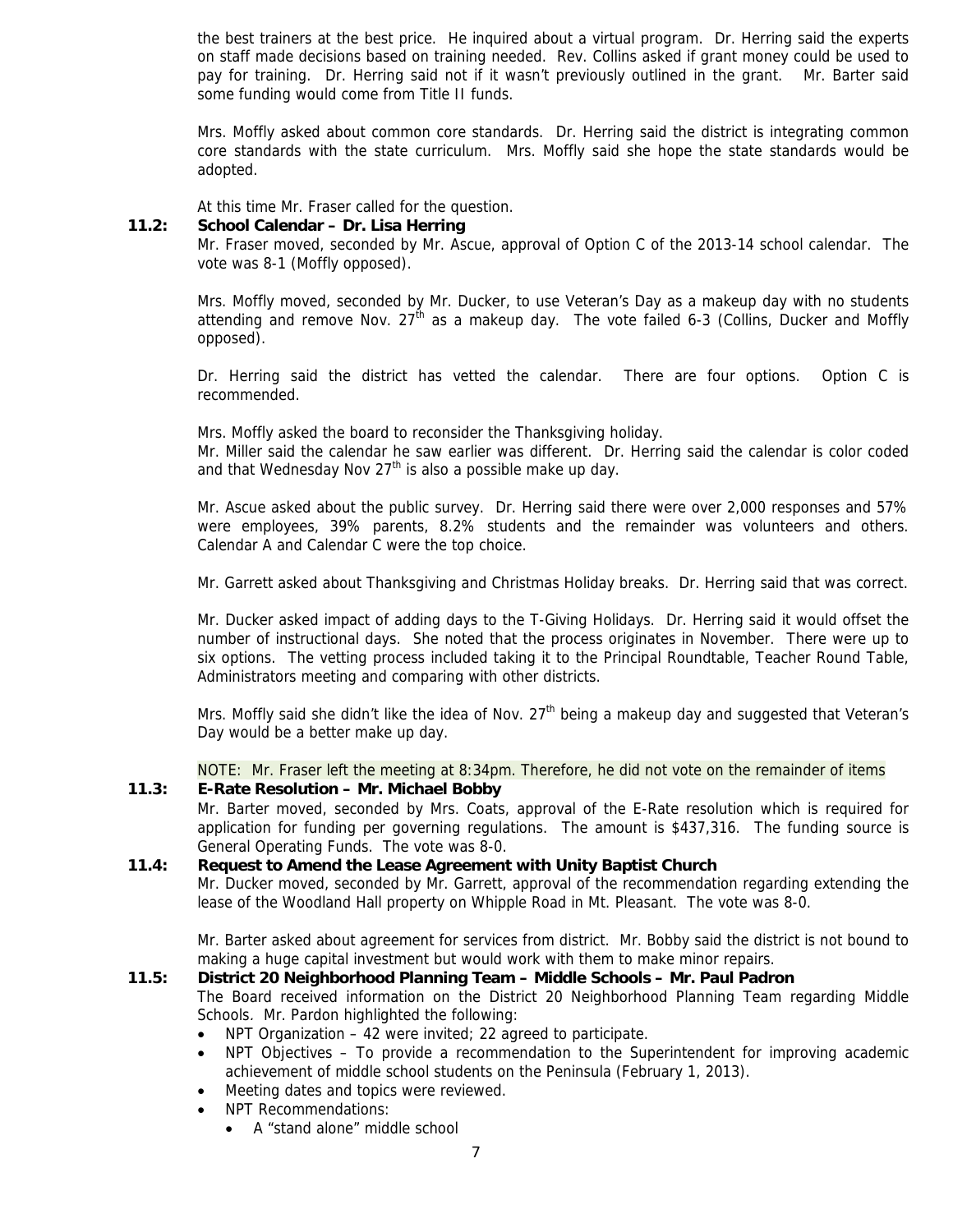- A program that promotes high academic achievement with accountability. i.e., IB or advanced studies program
- A program that encourages diversity
- There was no consensus on location. However the majority recommended the district investigate other options for housing the middle school other than converting one of the existing downtown elementary schools at this time.
- Next Steps Establish a District 20 Task Force
	- The District 20 Community School Task Force will be established to gain more community input and to provide the Superintendent with recommendations regarding a future middle school on the peninsula.

Mr. Barter asked why the NPT felt a standalone middle school would make more sense than sharing space with Burke. Mr. Padron said they looked at the data, which has not been great for the middle school, and they felt a stand-alone middle school would provide students more options for exploratory prior to going to high school.

Mr. Miller asked if the NPT identified a location. Mr. Padron said they didn't. They looked at the key factors of what was needed. He asked if they wanted a school built. Mr. Padron said they looked at all facilities in District 20

Mr. Ascue thanked Mr. Padron and the NPT team for their work. He asked how diversity would be addressed. Mr. Padron said they looked at why folks left the district. He suggested high academic accountability.

Mr. Ducker said a standalone Middle School is a good idea, but what happens to Burke. Mr. Padron said they discussed what would be to strengthen the middle program in Charleston.

Mr. Miller asked the racial makeup of the NPT group. Mr. Padron said 70% African American; 30% Caucasian.

Mrs. Moffly commented on diverse communities and their needs. Mr. Miller asked what would happen if middle school students were pulled out. Mr. Padron said a Community Task Force would be established to talk about Burke. Mr. Miller said the NPT team must also discuss other levels.

Mr. Garrett said middle class students transferred to other schools seeking better educational opportunities.

Rev. Collins asked who facilitated the meetings. Mr. Padron said he did. He asked about the request for a standalone middle school and if it included students at Burke MS. Mr. Padron said they wanted one District 20 Middle School. Dr. McGinley said the request is for the School Community Task Force continue and bring recommendation forward. Rev. Collins said it's a good idea to have a high achieving school. He said the biggest challenge would be to implement diversity.

#### **11.6: Reconsideration of Board decision to relocate classes in District 1 and District 23 – (Collins, Ascue, Ducker, Miller, and Moffly)**

#### **1) District 23 moving sixth grade**

2) District 1 allowing St. James Santee to keep 7<sup>th</sup> grade

The Board discussed the decision approved by the Board earlier to relocate classes in District 1 and District 23. Rev. Collins asked that the date for community meetings be identified and that principals and community members be notified.

Mr. Miller asked Mr. Padron who initiated the District 20 NPT meetings. Mr. Padron said recommendations were solicited from the District 20 Constituent Board and schools. Mrs. Coats reminded Mr. Miller that the Board approved a recommendation changing the Neighborhood Planning Team to the Community Task Force.

Dr. McGinley said she supports the recommendation the board approved on January 28<sup>th</sup> and has acted on it by sending out letters. No one on the school board has said anything about closure of Lincoln HS. However, Lincoln MS is at risk and parents are opting to transfer students out. Scores for Lincoln MS is going in the wrong direction. It is not in the best interest of children to keep middle school students there. She questioned why one would say Lincoln was the best choice for middle school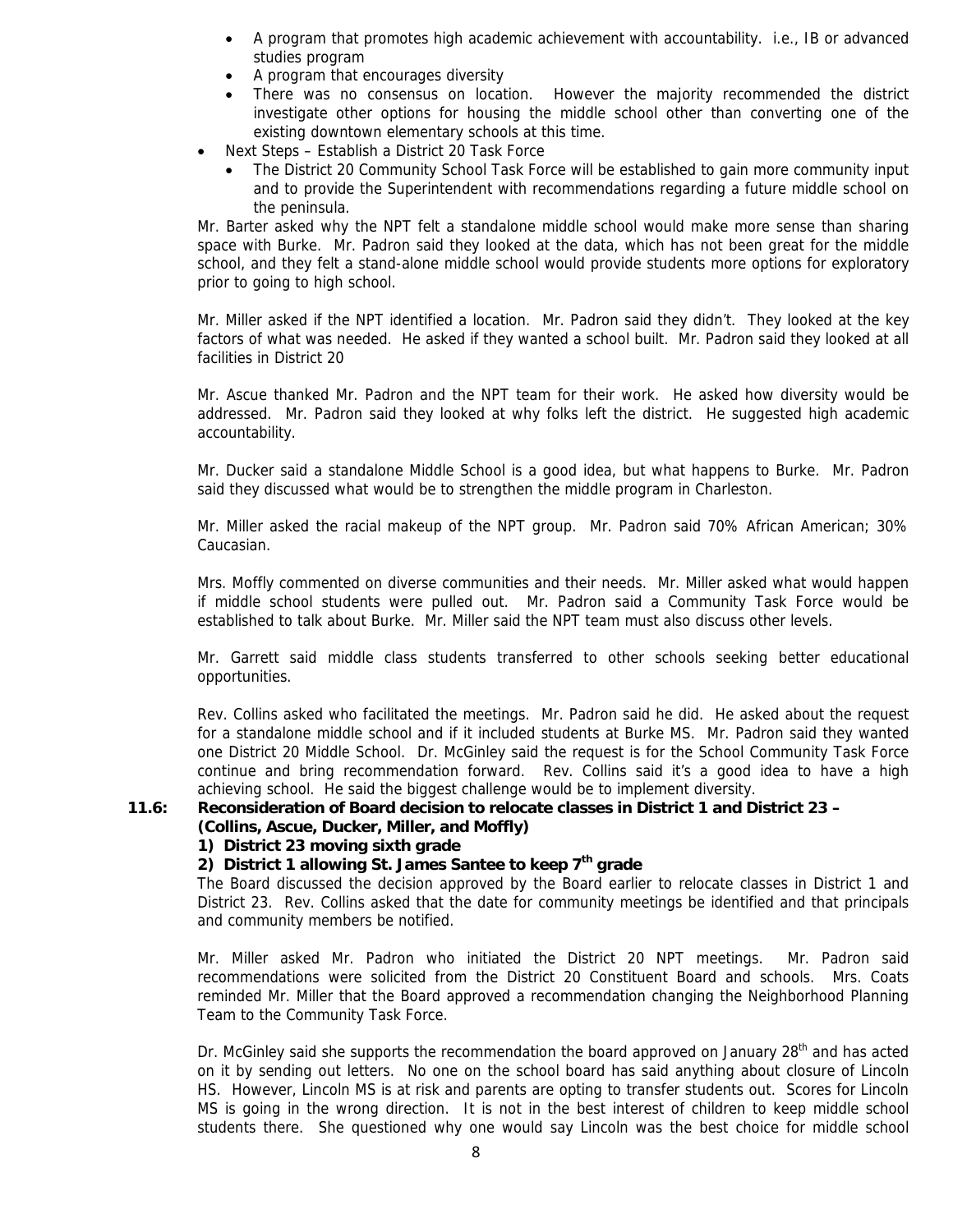students based on its academic performance. Students at St. James Santee performed better prior to moving to Lincoln HS. She shared scores from 2010 – 2012.

Mr. Barter asked if it's a normal pattern when compared to other schools. Dr. McGinley said she could not make the comparison because some parents opted to transfer students out after the sixth grade. Mr. Miller inquired further. Dr. McGinley said some parents were reasonably satisfied at St. James Santee and they are not satisfied with Lincoln. Mr. Ducker and Mr. Miller asked staff to track students that transferred to other schools to see what their grades were. Dr. McGinley said that could be done.

Dr. McGinley said, based on her opinion as a Superintendent and MS principal, students would be better served at St. James. She shared advantages of having a k-8 program there citing that students could be retained and exposed to exploratory at St. James Santee if they stayed from kindergarten to grade six would allow increased consistency for the students. Then she shared the total enrollment for middle school students at Lincoln -- 30 students in the  $7<sup>th</sup>$  grade and 40 in the  $8<sup>th</sup>$  grade.

Mr. Ascue asked about the socio-economic makeup of those students. Mr. Lou Martin said possibly 90%. Mr. Miller said something is drastically wrong with the number of students that did not meet requirements in 2010. Dr. McGinley said the school made progress in 2011. She is making the recommendation based on the fact that the school is academically better and it's the parent's choice. She recommends that Lincoln continue to focus on the academics. No recommendation was made to close Lincoln HS. However, she wants to bring something educationally sound and fiscally responsible. As elected officials, the board and superintendent must balance both. Three times the amount is being spent at some small schools. She wants Lincoln to maintain their academic progress and focus on academic subjects only. She asked that it become a core academic school and take advantage of the E. Cooper School opening soon that would have a state of the arts Career Academy. She said it's too costly to replicate a career academy in a small school. It's impossible to offer same programs in a school of 140 as done in a school for 3400. The district would purchase a coach bus to transport students to the advanced studies program. This would be a win/win situation for all. Her recommendation

- Allow St. James to become a K-8
- Allow Lincoln to grow into an academic School

Mrs. Moffly read the school board status …"duty of the board to carry out the will of the community" as it relates to public involvement. She questioned if that it had been done. She suggested a community meeting. Mrs. Coats said the board agreed to the meetings two weeks ago. Mrs. Coats said she asked two weeks ago if a meeting at Lincoln was needed and suggested Mrs. Moffly arrange the meeting. Mr. Ascue said the board moved too fast on the District 1 agenda item. He asked Dr. McGinley to arrange a meeting to speak with the Mayor and Constituent Chair before arranging a public meeting. Mr. Ducker agreed and asked the timeline. Dr. McGinley said the deadline is upon us because allocation decisions are being made. Based on the Jan  $28<sup>th</sup>$  decision, staff has been moving forward. St. James Santee has a  $6<sup>th</sup>$  grade parent meeting planned soon. Parents have the right to say what they want first. Staff proceeded based on the earlier decision and her decision, based on her education and experience, is that the District 1 middle school has not been successful.

In District 23 the decision was to move 6<sup>th</sup> graders to Baptist Hill. One speaker said the district didn't have data to show  $6<sup>th</sup>$  grade improved at BHHS. Data is available to show  $6<sup>th</sup>$  grade data is better when in three year school.

Students do better when there are content certified teachers. Mr. Barter asked why couldn't there be one at an elementary school. Dr. McGinley said because this couldn't be done. It would mean bringing in 4 content teachers for 14 students. Mr. Ascue, Mr. Miller and Mrs. Moffly agreed that it is necessary to do innovative things. Mr. Miller said those who addressed the board today drove an hour to get to the meeting. He will always do what is best for all kids in the district. If schools are underachieving, staff must fix it. Dr. McGinley said staff knew what was wrong.

Mrs. Coats said it's the superintendent's job to bring her opinion. She said the board needs to decide if those grades would be moved St. James Santee and Jane Edwards.

Mr. Ducker said he would like to have a community engagement meeting in Districts 1 and 23 and bring back a recommendation.